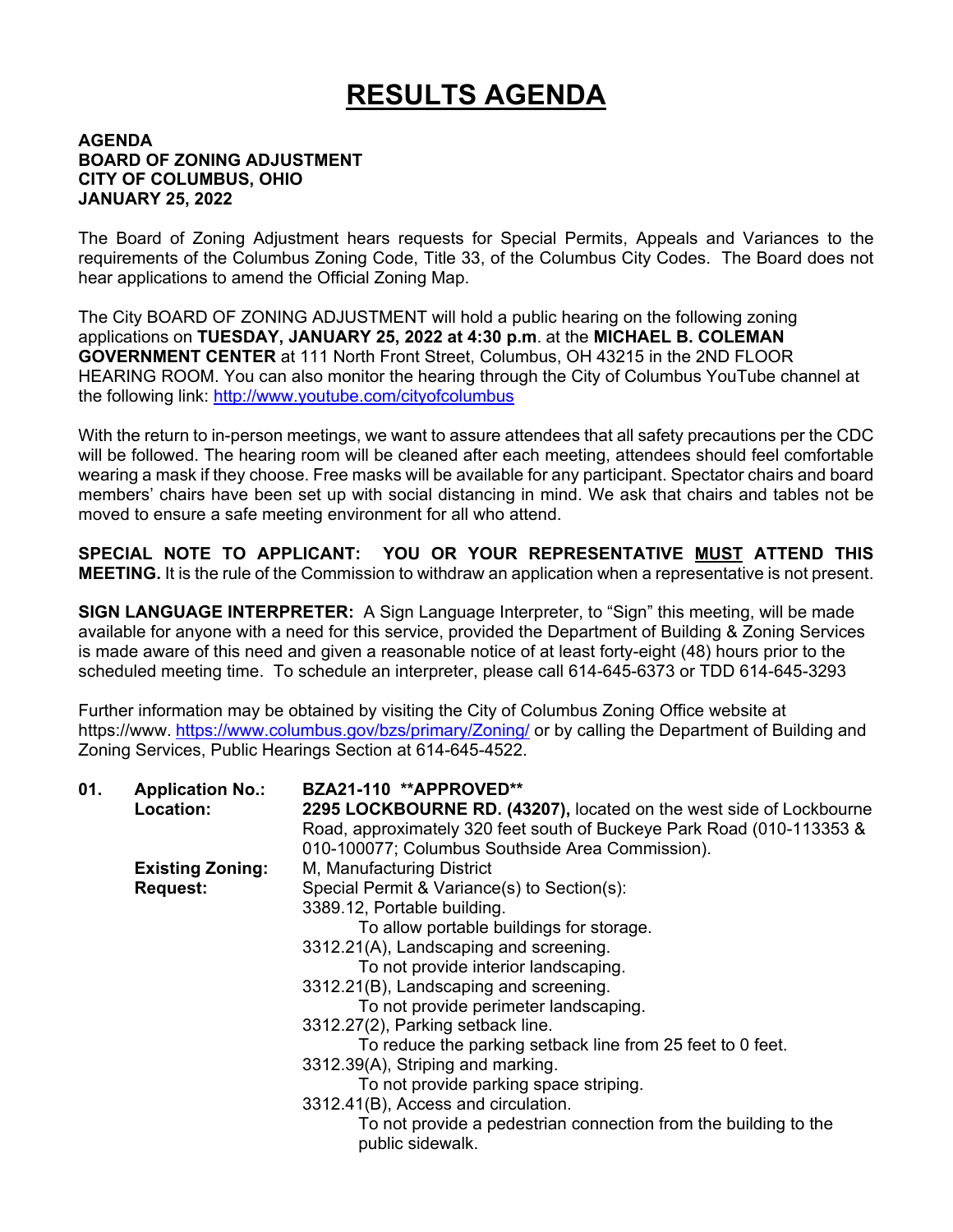|     |                                     | 3312.43, Required surface for parking.                                         |
|-----|-------------------------------------|--------------------------------------------------------------------------------|
|     |                                     | To allow gravel as a surface for parking.                                      |
|     |                                     | 3312.45, Wheel stop device.                                                    |
|     |                                     | To not provide wheel stop devices for parking spaces.                          |
|     |                                     | 3321.01(A), Dumpster area.                                                     |
|     |                                     | To not screen a dumpster on all sides.                                         |
|     |                                     | 3363.24(F), Building lines in an M-manufacturing district.                     |
|     |                                     | To reduce the building setback for a 7'6" fence along Lockbourne               |
|     |                                     | Road from 50 feet to 0 feet.                                                   |
|     |                                     | 3363.41(a), Storage.                                                           |
|     |                                     | To reduce the storage setbacks from 20 feet to 0 feet on the north,            |
|     |                                     | south, and west sides.                                                         |
|     | Proposal:                           | To legitimize conditions and expand a concrete business.                       |
|     | Applicant(s):                       | 2295 Lockbourne Road LTD                                                       |
|     |                                     | 2295 Lockbourne Road                                                           |
|     |                                     | Columbus, Ohio 43207                                                           |
|     | <b>Attorney/Agent:</b>              | Smith & Hale; c/o Jeffrey L. Brown, Atty.                                      |
|     |                                     | 37 West Broad Street, Suite 460                                                |
|     |                                     | Columbus, Ohio 43207                                                           |
|     | <b>Property Owner(s): Applicant</b> |                                                                                |
|     | <b>Planner:</b>                     | Phil B. Bennetch, (614) 500-3165; PBBennetch@Columbus.gov                      |
|     |                                     |                                                                                |
|     |                                     |                                                                                |
| 02. | <b>Application No.:</b>             | BZA21-118 **APPROVED**                                                         |
|     | Location:                           | 3028 N. HIGH ST. (43202), located on the southeast corner of North High        |
|     |                                     | Street and East Weber Road (010-052794; Clintonville Area Commission).         |
|     | <b>Existing Zoning:</b>             | C-4, Commercial District                                                       |
|     | <b>Request:</b>                     | Variance(s) to Section(s):                                                     |
|     |                                     | 3312.49(C), Minimum number of parking spaces required.                         |
|     |                                     | To reduce the number of required parking spaces from 3 to 0.                   |
|     | Proposal:                           | To legitimize and further expand an existing deck in the rear of the building. |
|     | Applicant(s):                       | Jomi, Inc.                                                                     |
|     |                                     | 3028 N. High Street                                                            |
|     |                                     | Columbus, Ohio 43202                                                           |
|     | <b>Attorney/Agent:</b>              | Smith & Hale; c/o Jeffrey L. Brown, Atty.                                      |
|     |                                     | 37 West Broad Street, Suite 460                                                |

- Columbus, Ohio 43215
- **Property Owner(s):** HIWEB Ltd. 4643 Olentangy Boulevard Columbus, Ohio 43214
	- Planner: Sierra L. Saumenig, (614) 645-7973; **SLSaumenig@columbus.gov**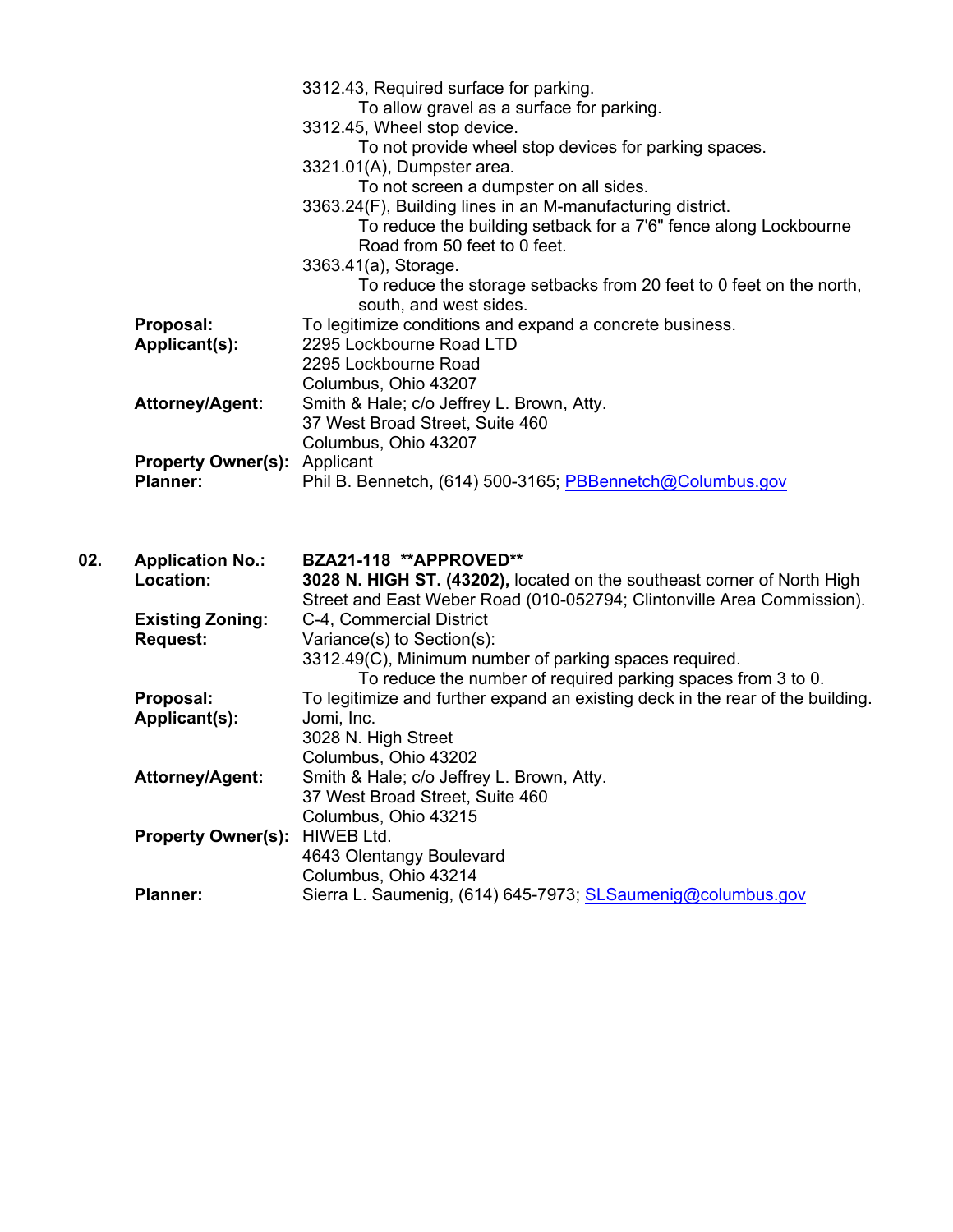| 03. | <b>Application No.:</b><br>Location:         | BZA21-124 **TABLED**<br>2875 E. LIVINGSTON AVE. (43209), located at the southeast corner of<br>East Livingston Avenue and Wellesley Road (010-092223; Mideast Area<br>Commission).                                  |
|-----|----------------------------------------------|---------------------------------------------------------------------------------------------------------------------------------------------------------------------------------------------------------------------|
|     | <b>Existing Zoning:</b><br><b>Request:</b>   | R-3, Residential District<br>Variance(s) to Section(s):<br>3312.27, Parking setback line.                                                                                                                           |
|     |                                              | To reduce the parking setback line along Dover Avenue from 25<br>feet to 0 feet.                                                                                                                                    |
|     |                                              | 3312.21(B), Landscaping and screening.<br>To provide no permiter landscaping to visually buffer a parking lot<br>from residentially zoned property.<br>3332.26(B), Minimum side yard permitted.                     |
|     |                                              | To reduce the side-yard setback line aong the west side of the<br>property from 5 feet to 0 feet                                                                                                                    |
|     | Proposal:                                    | The installation of a new surface parking lot to be used by an accessory<br>religious structure amd to legitimize an existing parking lot used by the<br>primary religious structure.                               |
|     | Applicant(s):                                | <b>Robert Brennan</b><br>197 East Gay Street<br>Columbus, Ohio 43215                                                                                                                                                |
|     | <b>Attorney/Agent:</b>                       | Korda/Nemeth Engineering, c/o Cody Free<br>1650 Watermark Drive<br>Columbus, Ohio 43215                                                                                                                             |
|     | <b>Property Owner(s):</b><br><b>Planner:</b> | Owner<br>Jamie Freise, (614) 645-6350; JFFreise@Columbus.gov                                                                                                                                                        |
| 04. | <b>Application No.:</b><br>Location:         | BZA21-134 **APPROVED**<br>1439 BOSWALL DR. (43085), located on the south side of Boswall Drive,<br>approximately 300 feet southwest of Murrayfield Drive (610-227816; Far<br>North Columbus Communities Coalition). |
|     | <b>Existing Zoning:</b>                      | LR-2, Limited Residential District                                                                                                                                                                                  |

3332.28, Side or rear yard obstruction.

**Proposal:** To legitimize a 72.5 inch fence in the side yard.

Worthington, Ohio 43085

Planner: Jamie Freise, (614) 645-6350; JFFreise@Columbus.gov

1439 Boswall Drive

To allow a structure (an 8 foot tall fence) in the side yard.

**Request:** Variance(s) to Section(s):

Applicant(s): Ray Masa

**Attorney/Agent:** None **Property Owner(s):** Applicant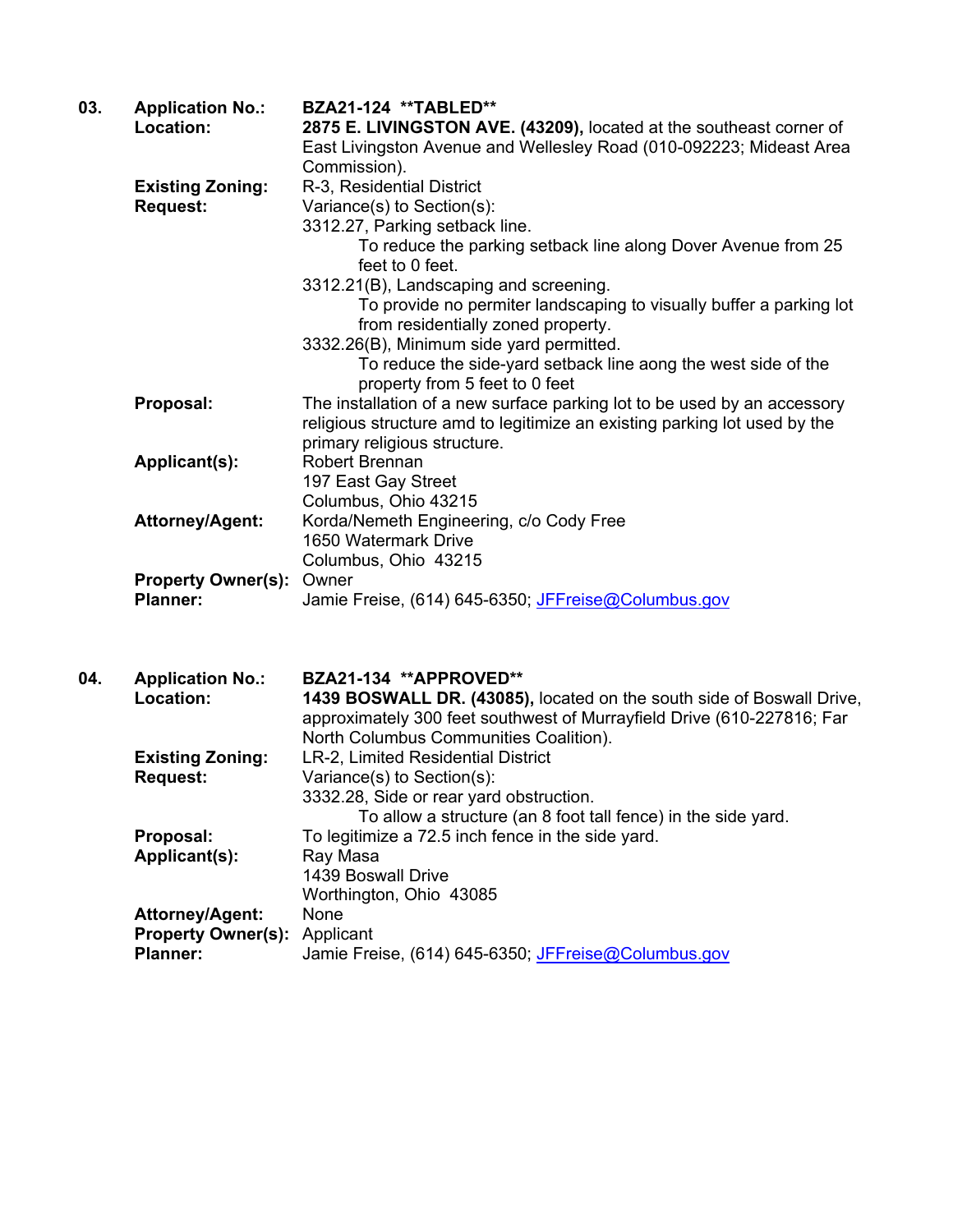| 05. | <b>Application No.:</b>   | BZA21-149 **APPROVED**                                                    |
|-----|---------------------------|---------------------------------------------------------------------------|
|     | Location:                 | 5548 GLASGOW PL. (43235), located at the northeast corner of Glasgow      |
|     |                           | Place and Ellinger Street (010-157388; Northwest Civic Association).      |
|     | <b>Existing Zoning:</b>   | R-1, Residential District                                                 |
|     | <b>Request:</b>           | Variance(s) to Section(s):                                                |
|     |                           | 3321.05(A)(2), Vision clearance.                                          |
|     |                           |                                                                           |
|     |                           | To allow a fence exceeding 2.5 feet in height to exceed 25 percent        |
|     |                           | opacity when located in the front yard along Ellinger Way.                |
|     | Proposal:                 | To legitimize a fence constructed within the front yard.                  |
|     | Applicant(s):             | Sue Gorsuch                                                               |
|     |                           | 5584 Glasgow Place                                                        |
|     |                           | Columbus, Ohio 43235                                                      |
|     | <b>Attorney/Agent:</b>    | None                                                                      |
|     | <b>Property Owner(s):</b> | Applicant                                                                 |
|     | <b>Planner:</b>           | Michael Maret, (614) 614-2749; MJMaret@Columbus.gov                       |
|     |                           |                                                                           |
|     |                           |                                                                           |
| 06. | <b>Application No.:</b>   | BZA21-150 **APPROVED**                                                    |
|     | Location:                 | 363 THURMAN AVE. (REAR) (43206), located at the northeast corner of       |
|     |                           | Thurman Avenue and Nursery Lane (010-057414; Columbus Southside           |
|     |                           | Area Commission).                                                         |
|     | <b>Existing Zoning:</b>   | R-2F, Residential District                                                |
|     | <b>Request:</b>           | Variance(s) to Section(s):                                                |
|     |                           | 3332.26, Minimum side yard permitted.                                     |
|     |                           | To reduce the northern side yard from 5 feet to 1 foot 4 inches.          |
|     | Proposal:                 | To construct a room addition to the north side of the dwelling.           |
|     | Applicant(s):             | Kara Greitzer                                                             |
|     |                           | 363 Thurman Avenue (Rear)                                                 |
|     |                           | Columbus, Ohio 43206                                                      |
|     |                           | None                                                                      |
|     | <b>Attorney/Agent:</b>    |                                                                           |
|     | <b>Property Owner(s):</b> | Applicant                                                                 |
|     | <b>Planner:</b>           | Jamie Freise, (614) 645-6350; JFFreise@Columbus.gov                       |
|     |                           |                                                                           |
| 07. | <b>Application No.:</b>   | BZA21-152 **APPROVED**                                                    |
|     | Location:                 | 450 E. TULANE RD. (43202), located on the north side of Tulane Road,      |
|     |                           | approximately 140 feet east of Indianola Avenue (010-048605; Clintonville |
|     |                           | Area Commission).                                                         |
|     | <b>Existing Zoning:</b>   | R-3, Residential District                                                 |
|     | <b>Request:</b>           | Variance(s) to Section(s):                                                |
|     |                           | 3332.38(G), Private garage.                                               |
|     |                           | To increase the allowable height of a detached garage from 15 feet        |
|     |                           | to 24 feet.                                                               |
|     | Proposal:                 | To raze and rebuild a detached garage.                                    |
|     |                           |                                                                           |
|     | Applicant(s):             | Erin & Benjamin Johnson                                                   |
|     |                           | 450 Tulane Road                                                           |
|     |                           | Columbus, Ohio 43202                                                      |
|     | Attorney/Agent:           | None                                                                      |
|     | <b>Property Owner(s):</b> | Applicant                                                                 |
|     | <b>Planner:</b>           | Jamie Freise, (614) 645-6350; JFFreise@Columbus.gov                       |
|     |                           |                                                                           |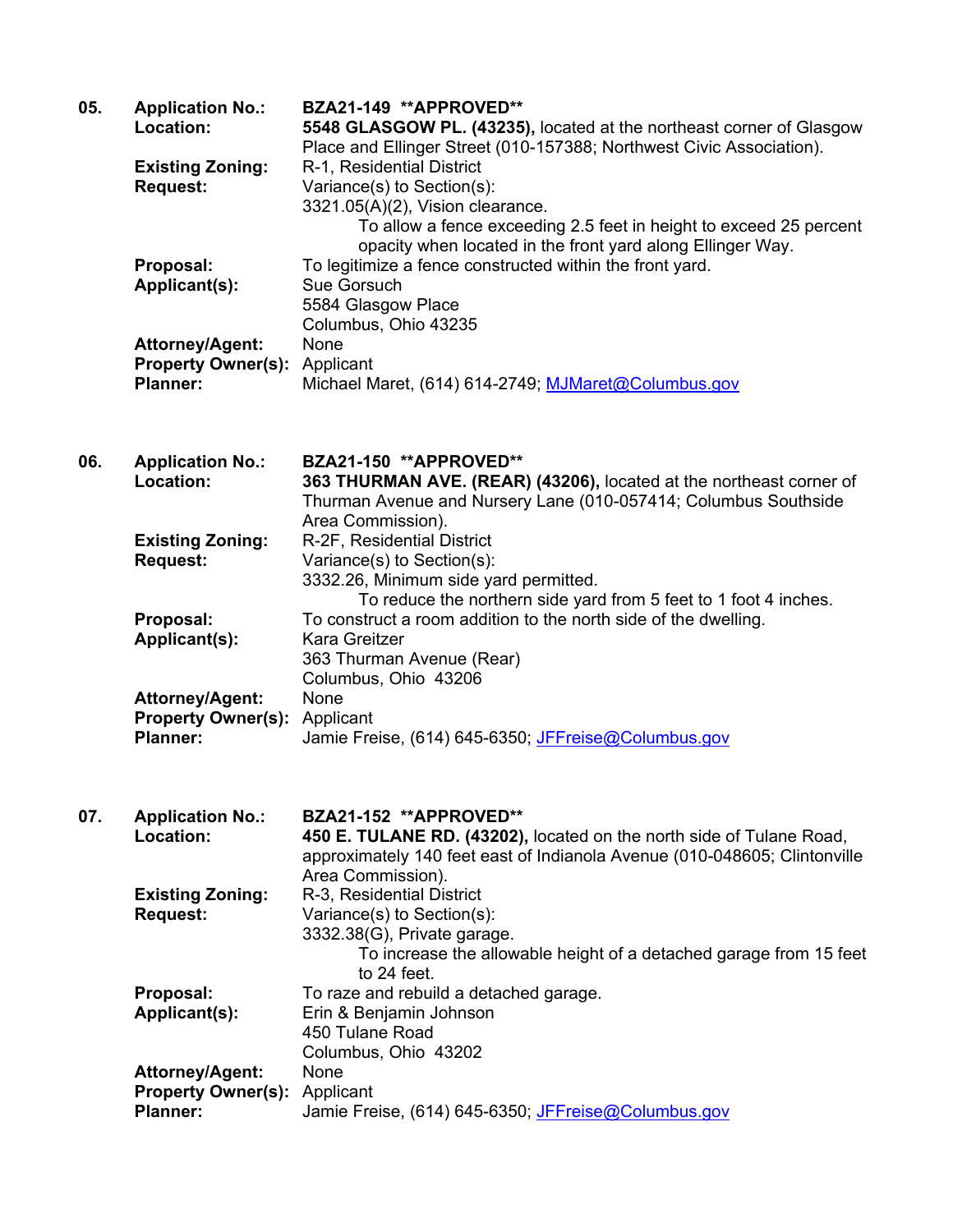| <b>Application No.:</b> | BZA21-153 **APPROVED**                                                                   |
|-------------------------|------------------------------------------------------------------------------------------|
| Location:               | 2590 FINDLEY AVE. (43202), located on the east side of Findley Avenue,                   |
|                         | approximately 120 feet north of Hudson Street (010-033929; University                    |
|                         | Area Commission).                                                                        |
|                         | R-2F, Residential District                                                               |
| <b>Request:</b>         | Variance(s) to Section(s):                                                               |
|                         | 3325.805, Maximum Floor Area Ratio (FAR).                                                |
|                         | To increase the FAR from .40 to .5747                                                    |
| Proposal:               | To construct a single-unit dwelling.                                                     |
| Applicant(s):           | Firas Habli                                                                              |
|                         | 2057 Decker Court                                                                        |
|                         | Columbus, Ohio 43235                                                                     |
|                         | None                                                                                     |
|                         |                                                                                          |
| <b>Planner:</b>         | Jamie Freise, (614) 645-6350; JFFreise@Columbus.gov                                      |
|                         | <b>Existing Zoning:</b><br><b>Attorney/Agent:</b><br><b>Property Owner(s): Applicant</b> |

| 09. | <b>Application No.:</b>             | BZA21-154 **APPROVED**                                                  |
|-----|-------------------------------------|-------------------------------------------------------------------------|
|     | Location:                           | 3306 HAIRST DR. (43068), located on the northeast side of Hairst Drive, |
|     |                                     | approximately 160 feet west of O'Heagra Drive (058-0435200; Far East    |
|     |                                     | Area Commission).                                                       |
|     | <b>Existing Zoning:</b>             | R-2, Residential District                                               |
|     | <b>Request:</b>                     | Variance(s) to Section(s):                                              |
|     |                                     | 3332.27, Rear yard.                                                     |
|     |                                     | To reduce the rear yard area from 25 percent of the lot to 17           |
|     |                                     | percent.                                                                |
|     | Proposal:                           | To construct a single-unit dwelling with attached garage.               |
|     | Applicant(s):                       | Homewood Corporation; c/o Keli Breckenridge                             |
|     |                                     | 2700 East Dublin-Granville Road                                         |
|     |                                     | Columbus, Ohio 43231                                                    |
|     | <b>Attorney/Agent:</b>              | None                                                                    |
|     | <b>Property Owner(s): Applicant</b> |                                                                         |
|     | <b>Planner:</b>                     | Phil B. Bennetch, (614) 500-3165; PBBennetch@Columbus.gov               |
|     |                                     |                                                                         |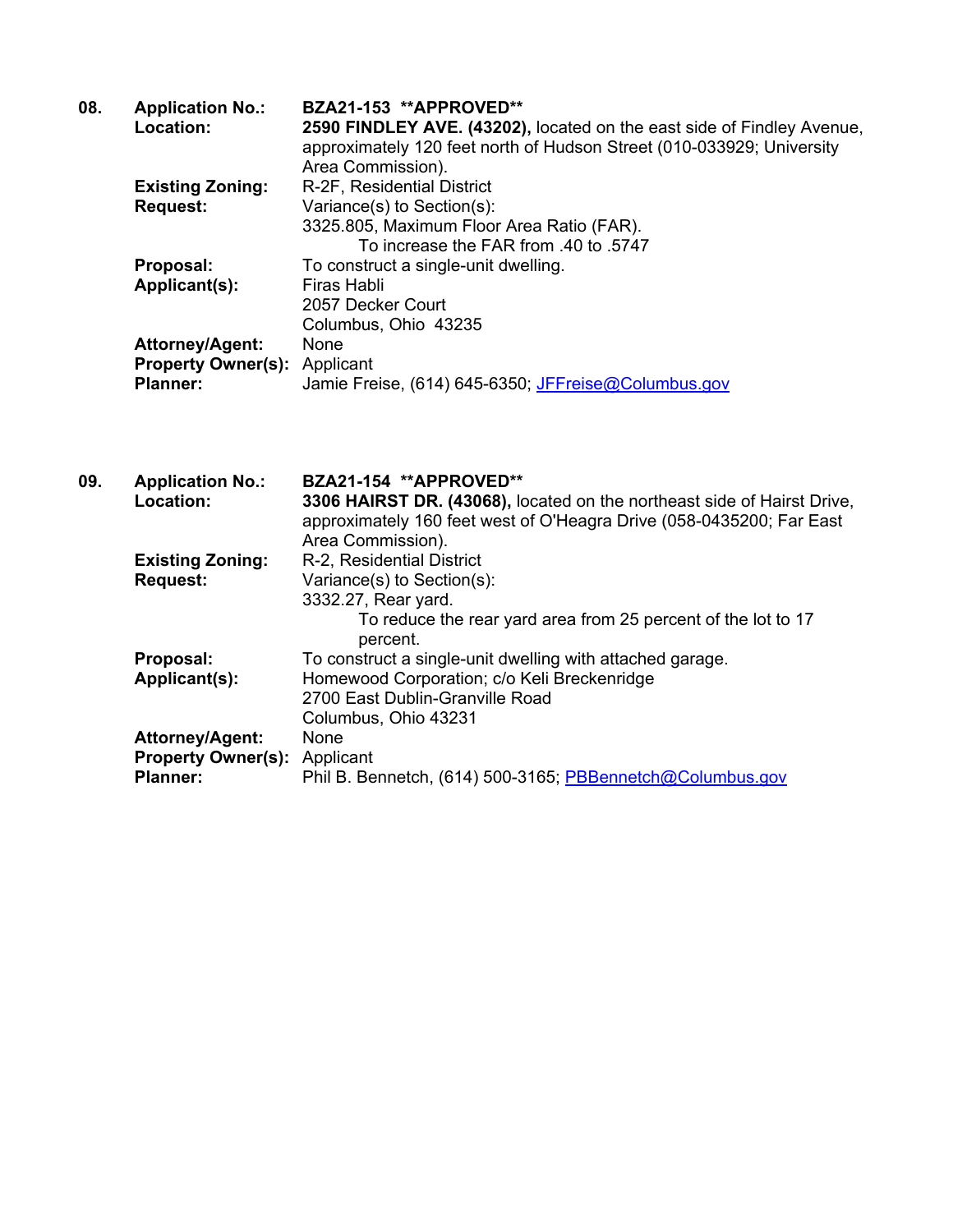| 10. | <b>Application No.:</b>                             | BZA21-155 **TABLED**                                                                                                                    |
|-----|-----------------------------------------------------|-----------------------------------------------------------------------------------------------------------------------------------------|
|     | Location:                                           | 729 BECK ST. (43206), located at the southeast corner of East Beck<br>Street and South 17th Street (010-021692; Columbus Southside Area |
|     |                                                     | Commission).                                                                                                                            |
|     | <b>Existing Zoning:</b>                             | R-2F, Residential District                                                                                                              |
|     | <b>Request:</b>                                     | Variance(s) to Section(s):                                                                                                              |
|     |                                                     | 3321.05(B)(1), Vision Clearance.                                                                                                        |
|     |                                                     | To allow a portion of a parking space to fall within the required 10 x                                                                  |
|     |                                                     | 10 clear vision triangle.                                                                                                               |
|     |                                                     | 3332.14, R-2F area district requirements.                                                                                               |
|     |                                                     | To decrease the required lot area from 6,000 square feet to 2,967                                                                       |
|     |                                                     | square feet for Parcel A and Parcel B.                                                                                                  |
|     |                                                     | 3332.27, Rear yard.                                                                                                                     |
|     |                                                     | To decrease the rear yard setback from 25 percent to 7.1 percent<br>for Parcel A and from 25 percent to 11.7 percent for Parcel B.      |
|     |                                                     | 3332.28, Side or rear yard obstruction.                                                                                                 |
|     |                                                     | To allow parking in the side yard.                                                                                                      |
|     |                                                     | 3312.49, Minimum number of parking spaces required.                                                                                     |
|     |                                                     | To decrease the required parking spaces from 4 spaces to 0                                                                              |
|     |                                                     | spaces.                                                                                                                                 |
|     | Proposal:                                           | To split the parcel and construct a two-unit dwelling on each parcel.                                                                   |
|     | Applicant(s):                                       | Maple Craft LLC c/o Gary Dunn                                                                                                           |
|     |                                                     | 5863-C Zarley Street                                                                                                                    |
|     |                                                     | New Albany, Ohio 43054                                                                                                                  |
|     | <b>Attorney/Agent:</b><br><b>Property Owner(s):</b> | Applicant<br>Svetlana Shaulova                                                                                                          |
|     |                                                     | 8004 Crescent Drive                                                                                                                     |
|     |                                                     | Lewis Center, Ohio 43035                                                                                                                |
|     | <b>Planner:</b>                                     | Sierra L. Saumenig, (614) 645-7973; SLSaumenig@columbus.gov                                                                             |
|     |                                                     |                                                                                                                                         |
|     |                                                     |                                                                                                                                         |
| 11. | <b>Application No.:</b>                             | BZA21-157 **APPROVED**                                                                                                                  |
|     | Location:                                           | 4150-4207 WORTH AVE. (43219), located at the northeast corner of                                                                        |
|     |                                                     | Stelzer Road and Laet Drive (010-147168; Northeast Area Commission).                                                                    |
|     | <b>Existing Zoning:</b>                             | CPD, Commercial Planned Development District                                                                                            |
|     | <b>Request:</b>                                     | Special Permit(s) to Section(s):                                                                                                        |
|     |                                                     | 3389.12, Portable building.                                                                                                             |
|     |                                                     | To grant a special permit for a portable building.                                                                                      |
|     | Proposal:                                           | To extend installation of a pop-up portable building within Easton.                                                                     |
|     | Applicant(s):                                       | DHL Express; c/o Kelly Shepard                                                                                                          |
|     |                                                     | 1210 South Pine Island Road                                                                                                             |
|     | <b>Attorney/Agent:</b>                              | Plantation, Florida 33324<br>None                                                                                                       |
|     | <b>Property Owner(s):</b>                           | Easton Gateway, LLC                                                                                                                     |
|     |                                                     | 4016 Townsfair Way, Suite 201                                                                                                           |
|     |                                                     | Columbus, Ohio 43219                                                                                                                    |
|     | <b>Planner:</b>                                     | Michael Maret, (614) 614-2749; MJMaret@Columbus.gov                                                                                     |
|     |                                                     |                                                                                                                                         |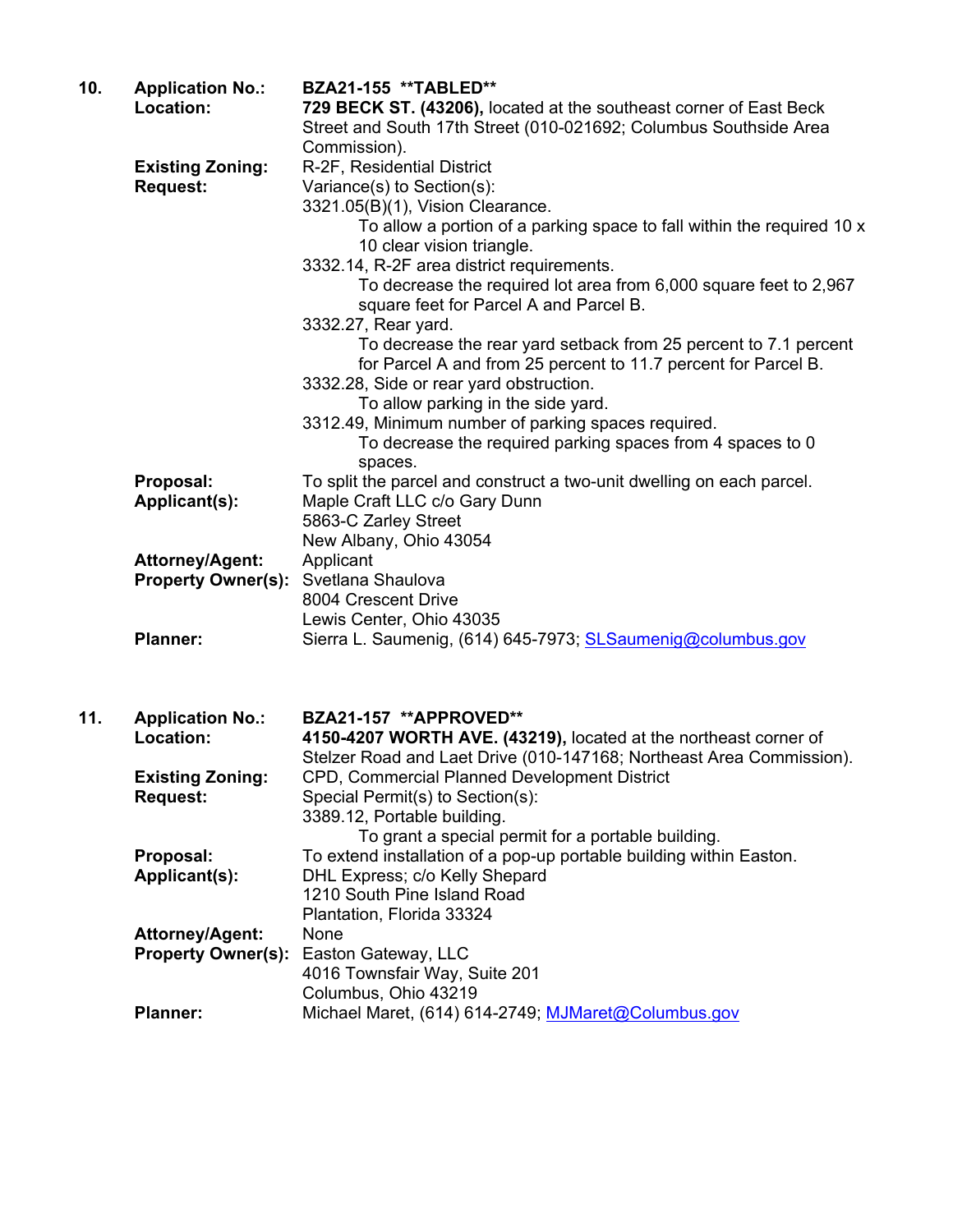| 12. | <b>Application No.:</b>             | BZA21-158 **APPROVED**                                              |
|-----|-------------------------------------|---------------------------------------------------------------------|
|     | Location:                           | 162 E. NORTH BROADWAY (43214), located on the north side of East    |
|     |                                     | North Broadway, approximately 830 feet west of Calumet Street (010- |
|     |                                     | 052366; Clintonville Area Commission).                              |
|     | <b>Existing Zoning:</b>             | R-3, Residential District                                           |
|     | <b>Request:</b>                     | Variance(s) to Section(s):                                          |
|     |                                     | 3332.38(G), Private garage.                                         |
|     |                                     | To increase the maximum height of a garage from 15 feet to 22 feet  |
|     |                                     | 3.75 inches.                                                        |
|     | Proposal:                           | To raze and rebuild a new detached garage.                          |
|     | Applicant(s):                       | Jamee & Bradley Parish                                              |
|     |                                     | 295 East Dunedin Road                                               |
|     |                                     | Columbus, Ohio 43214                                                |
|     | <b>Attorney/Agent:</b>              | None                                                                |
|     | <b>Property Owner(s): Applicant</b> |                                                                     |
|     | <b>Planner:</b>                     | Phil B. Bennetch, (614) 500-3165; PBBennetch@Columbus.gov           |
|     |                                     |                                                                     |

| 13. | <b>Application No.:</b><br>Location: | BZA21-161 **TABLED**<br>245 N. MONROE AVE. (43085), located on the west side of North Monroe<br>Road approximately 166 feet south of Talmadge Street (010-012801; Near<br>East Area Commission). |
|-----|--------------------------------------|--------------------------------------------------------------------------------------------------------------------------------------------------------------------------------------------------|
|     | <b>Existing Zoning:</b>              | R-2F, Residential District                                                                                                                                                                       |
|     | <b>Request:</b>                      | Variance(s) to Section(s):                                                                                                                                                                       |
|     |                                      | 3332.05, Area district lot width requirements.                                                                                                                                                   |
|     |                                      | To decrease the required lot width from 50 feet to 30 feet (Lots A,<br>$B, C, and D$ ).                                                                                                          |
|     |                                      | 3332.14, R-2F area district requirements.                                                                                                                                                        |
|     |                                      | To decrease the required lot size from 6,000 square feet to 5,250<br>sqaure feet (Lots A, B, C, and D).                                                                                          |
|     | Proposal:                            | To split the existing parcel into four parcels and build four single family<br>homes on each.                                                                                                    |
|     | Applicant(s):                        | New City Ohio c/o Sean Knoppe                                                                                                                                                                    |
|     |                                      | P.O. Box 732                                                                                                                                                                                     |
|     |                                      | Worthington, Ohio 43085                                                                                                                                                                          |
|     | <b>Attorney/Agent:</b>               | None                                                                                                                                                                                             |
|     | <b>Property Owner(s): Applicant</b>  |                                                                                                                                                                                                  |
|     | <b>Planner:</b>                      | Sierra L. Saumenig, (614) 645-7973; SLSaumenig@columbus.gov                                                                                                                                      |